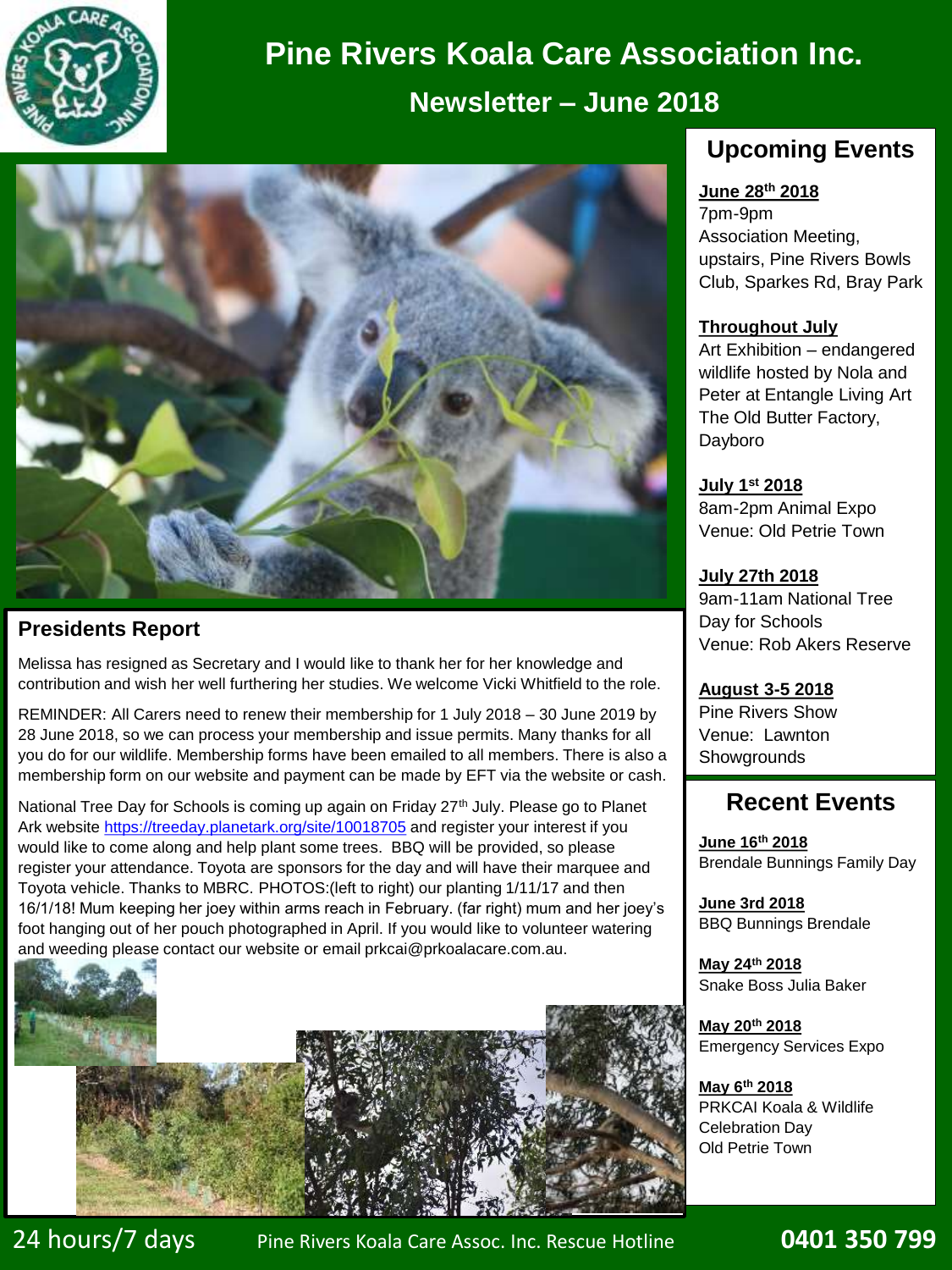

## **Pine Rivers Koala Care Association Inc.**

## **Newsletter – June 2018**

## **President's Report (cont)**

2017/18 proved to be another difficult year for our native wildlife with continued development. **The Koala Expert Panel** recommendations to Queensland State Government were released in May, along with Queensland Government response, which you can read here: <https://www.ehp.qld.gov.au/wildlife/koalas/review-conservation-measures.html>

**New Queensland Land Clearing Laws** were also introduced in May 2018.

#### <https://www.qld.gov.au/environment/land/vegetation/management>

The Department of Environment and Science is inviting you to **have your say on the future of the conservation and management of Queensland's native animals under the** *Nature Conservation Act 1992***.** There is an opportunity for you to provide feedback on a number of proposed options for the future management of protected animals, with a particular focus on commercial and recreational wildlife licensing. These options are presented in the 'Consultation Regulatory Impact Statement: Reviewing the framework for the management of protected wildlife (animals) in Queensland under the *Nature Conservation Act 1992'*.

The intention of the proposed changes is to modernise the system for keeping and trading protected animals, strengthen conservation outcomes streamline the regulatory framework and reducing administrative burden. Each option– including the status quo – has been analysed in relation to its potential impact on business and industry, the government, and the community. Submissions can be made via an online survey, by email, or post, and must be received by **5pm, 29 June 2018**. More information, including how to make a submission, is available via the Queensland Government website. [Following the close of this consultation period, all comments and suggestions will be considered to inform the future](https://www.vision6.com.au/ch/35572/1j785/2711059/e48999xd6.html)  approach for managing protected animals in Queensland. Should the framework change in the future there will be no immediate effect on people who currently hold licences. The department will provide advanced notice of these changes before they take effect.

If you have any questions, please email the Conservation and Biodiversity Policy Unit via [NC.Act@des.qld.gov.au](mailto:NC.Act@des.qld.gov.au)

The Amcor **Mill** has been consigned to history with all buildings demolished and much clearing to make way for the University of Sunshine Coast (USC) building, commencement next month next to the Petrie railway station, is on schedule to be completed by 2020 for the first student intake.

<http://www.businessmoretonbayregion.com.au/blog-news/mill-koala-monitoring-program-turns-new-leaf> <https://www.moretonbay.qld.gov.au/uploadedFiles/common/projects/university/koala-management-plan.pdf> https://www.google.com.au/maps/@-27.2629245.152.9575054.5525m/data=!3m1!1e3.

There is hope that USC will utilise the area for environmental courses, and that the significance of the habitat can be enhanced to educate visitors to the University Precinct.

Pine Rivers Koala Care Association Inc. **Kabiana** koala fodder tree program partnering with USC and MBRC to evaluate Kabiana as a viable small tree for use in peri-urban areas. The significance of this species cannot be understated; if we can demonstrate the retention of characteristics to MBRC and Department of Environment and Science we will have a genuine opportunity to push for these trees to be used to join isolated habitat areas where the corridors have been disturbed as well as their use in streetscaping. Photo of cheeky camouflaged praying mantis also likes this one Kabiana.

<https://www.moretonbay.qld.gov.au/urbankoalaproject/>

#### **Environment Levy**

We are heartend by the recent announcement from the Gold Coast City Council to purchase habitat with the Environment Levy. We appreciate Pine Rivers Council efforts in purchasing Bolwarra Bushland at Cedar Creek, Pine Rivers Park, John Oxley Reserve and Yaraba (in line with progressive Councils like Sunshine Coast Council, Brisbane City Council.

[https://www.brisbane.qld.gov.au/environment-waste/natural-environment/protecting-biodiversity-brisbane/protecting-natural](https://www.brisbane.qld.gov.au/environment-waste/natural-environment/protecting-biodiversity-brisbane/protecting-natural-environment/bushland-preservation-levy)environment/bushland-preservation-levy

[https://www.brisbanetimes.com.au/national/queensland/gold-coast-bush-levy-raises-28-million-but-no-land-has-been-bought-since-2012-](https://www.brisbanetimes.com.au/national/queensland/gold-coast-bush-levy-raises-28-million-but-no-land-has-been-bought-since-2012-20160315-gnjsj5.html) 20160315-gnjsj5.html

#### **Moggill Koala Rehabiltiation Centre** (previously known as Moggill Koala Hospital)

The centre operates 365 days of the year, but is not open to the public. Opened in 1991 by the Queensland Government in response to public concern about the increasing number of injured and diseased koalas. The Centre is part of a network of wildlife facilities including:- RSPCA Queensland Wildlife Hospital Currumbin Wildlife Hospital Australia Zoo Wildlife Hospital For more information on this facility: <https://www.ehp.qld.gov.au/wildlife/koalas/care/moggill-koala-hospital.html>

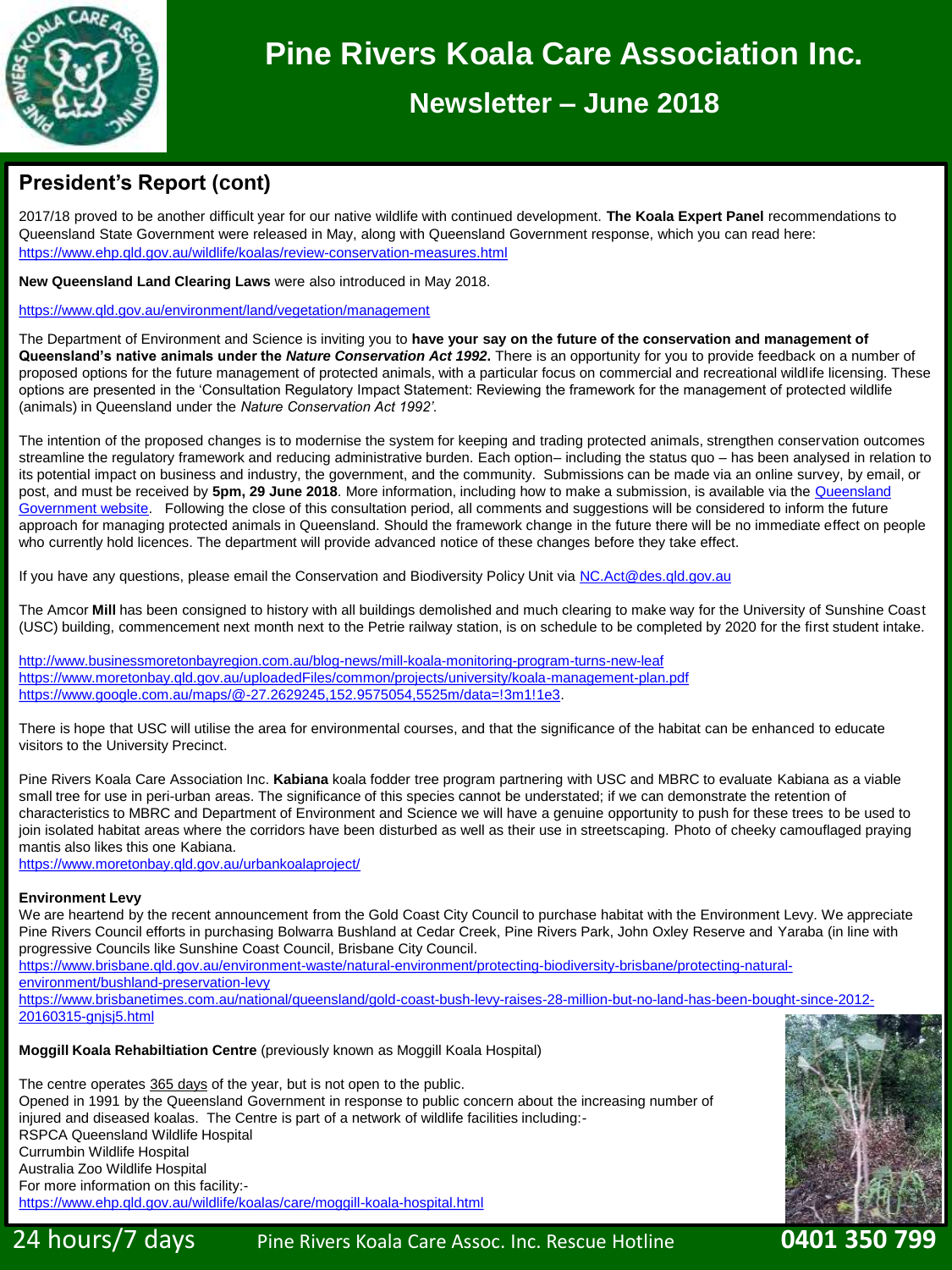

## **Pine Rivers Koala Care Association Inc.**

**Newsletter – June 2018**

#### **Events**

#### **KOALA & WILDLIFE CELEBRATION DAY SUNDAY MAY 6TH 2018**

By all accounts, overwhelming feedback from the day was that everyone wants to see our wildlife on this special day! The sun was shining and the volunteers were out in force, enjoying the festive atmosphere celebrating and educating families with our unique Australian flora and fauna. The community enjoyed getting up close with some of our favourites. As you can see it sure was a fantastic event. With thanks to the stallholders, volunteers, donations and Old Petrie Town for the success.

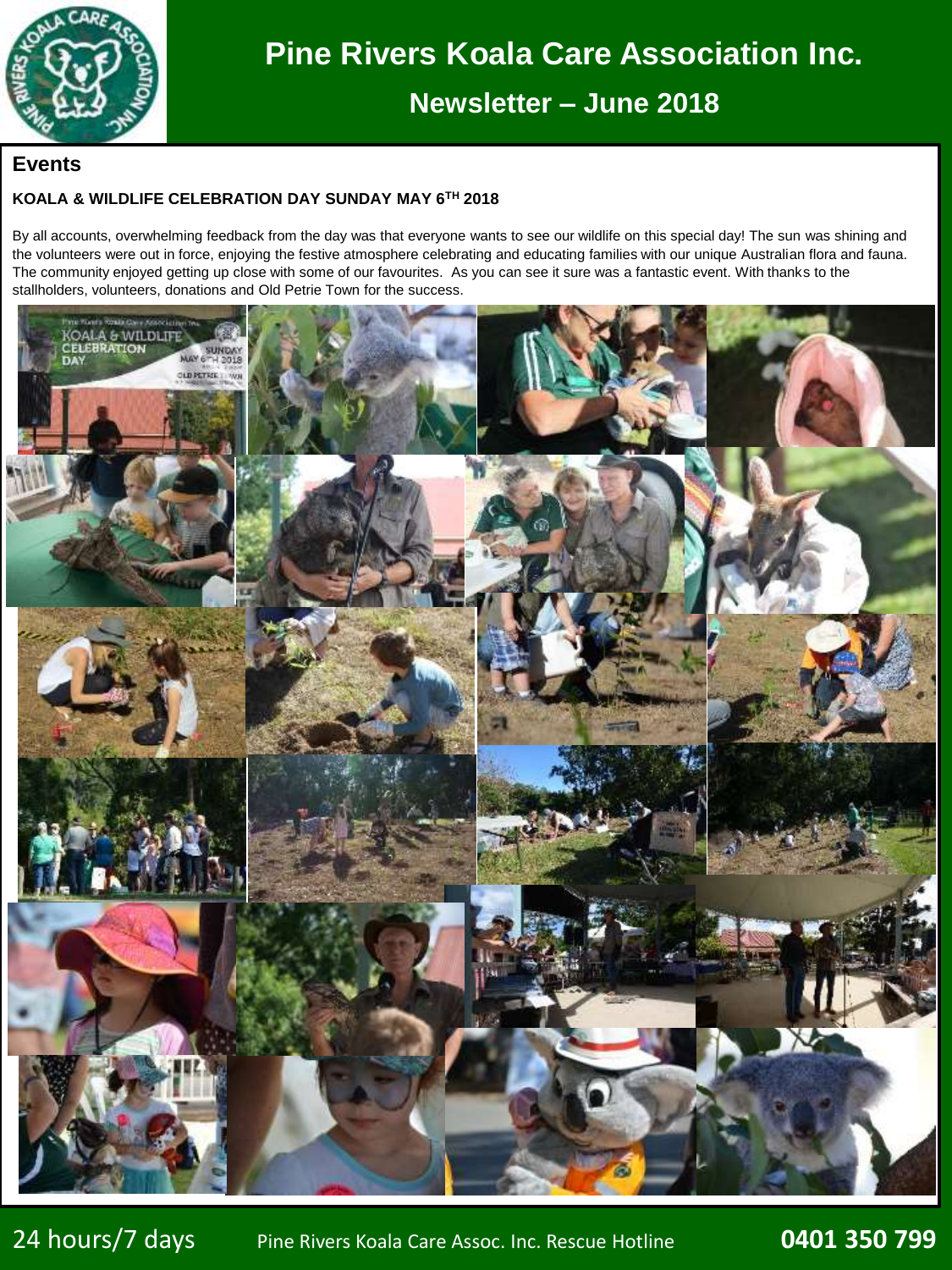

## **Newsletter – June 2018**

#### **Events**

#### KOALA & WILDLIFE CELEBRATION DAY SUNDAY MAY 6TH 2018 (cont)

Thanks to MC David Horstman OAM, Paramount Audio, Madonna & Jess our wildlife educators. Martin Fingland, Geckoes Wildlife for the threatened/endangered species talk. Janet, Trish, Eric, Janice & Rod for asssisting the 200 tree plant for many families to enjoy (and supportive politicians). Helen Thomas, Wildlife Preservation Society Queensland & Richmond Birdwing Butterfly talk.

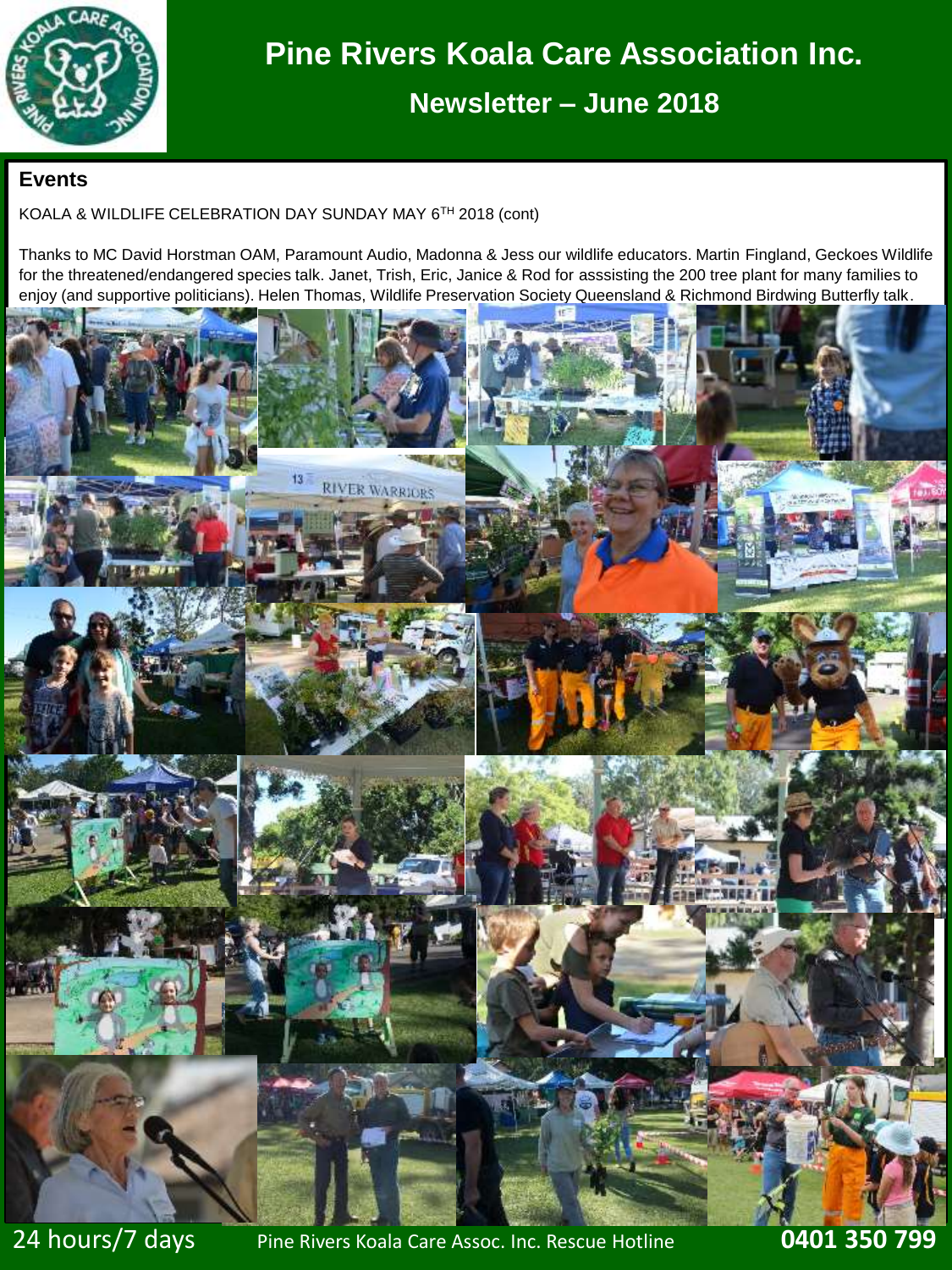

## **Newsletter – June 2018**

### **Events**

KOALA & WILDLIFE CELEBRATION DAY SUNDAY MAY 6TH 2018 (cont)

Thanks to MBRC, PRKCAI Executive Sue, Gary, Melissa and Samantha. Also, Dave Norman's music, Coral, Linda, Tibby, Vicki, Peter, Jo, George and Keith. The stallholders reported lots of interest in their volunteer groups and we cannot thank them enough to showcase how they help the flora and fauna and how fun & easy it is for all to get involved.

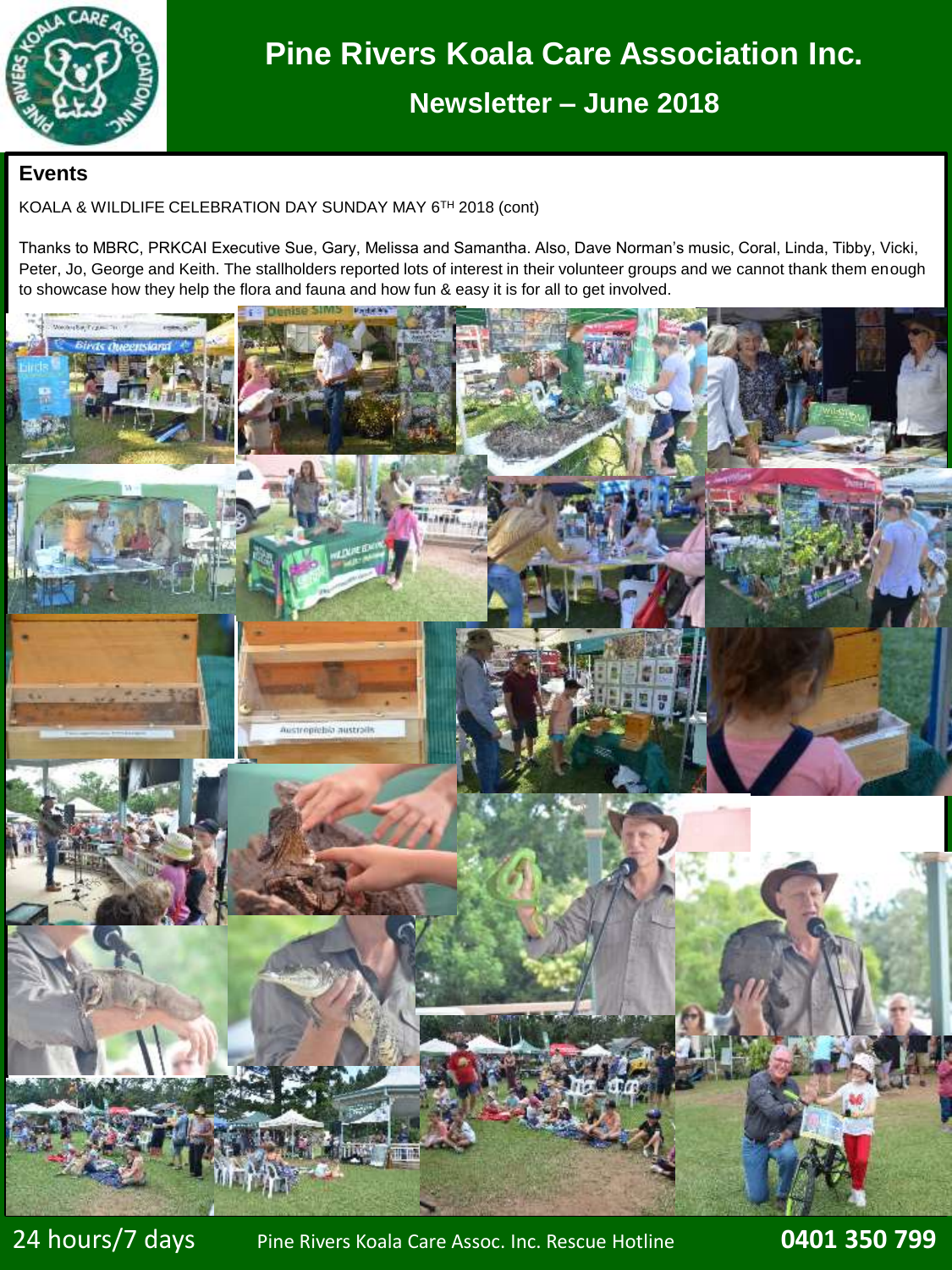

## **PRKCAI Rescue Team Update**

Rescuing our unique wildlife is one of the most rewarding things you can do Here are some photos of the hands-on education we provide for our rescuers.



- Koala and wildlife rescuing can be interesting, challenging yet very rewarding.
- It enables you to contribute to your community, the environment and in particular to our wildlife.
- We rescue on behalf of the RSPCA, MBRC, Queensland Department of Environment and Science and local vets.
- You will need to be over 18 years old, have access to a vehicle and hold a suitable drivers licence.

Regular workshops are held at Old Petrie Town. If you would like to book in, [www.prkoalacare.com.au,](http://www.prkoalacare.com.au/) email: [prkcai@prkoalacare.com.au](mailto:prkcai@prkoalacare.com.au) or phone 0401350799.

#### **THANKYOU**

I would like to thank all of our active members who have worked to rescue and/or rehabilitate native animals, assisted at community events throughout the year and that have attended our monthly meetings. Active volunteers are our lifeblood, we would not be able to get this vitally important message to so many without your assistance.